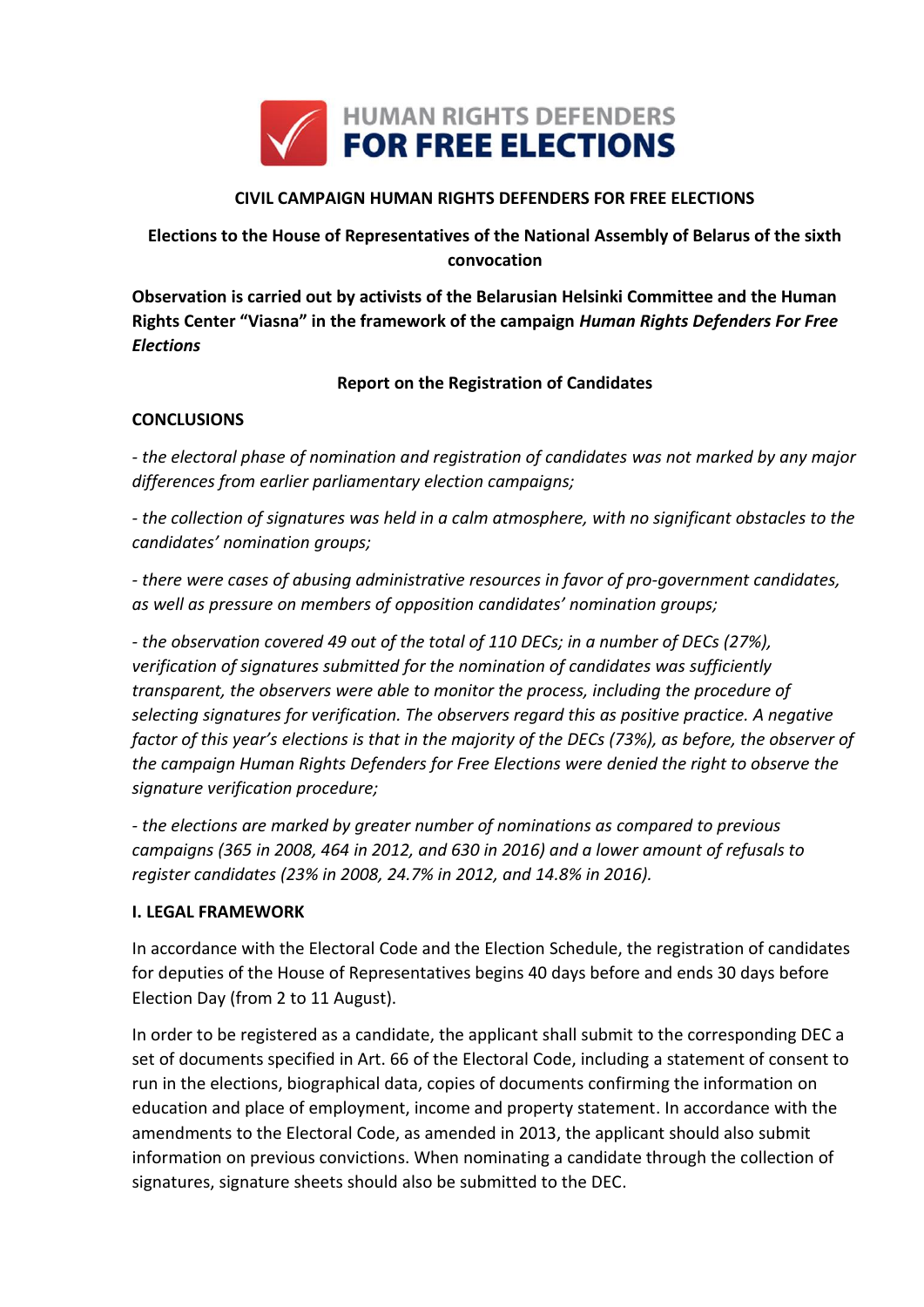According to the 2013 amendments, the registration documents can be submitted both by the potential candidate and his or her representative on the basis of power of attorney.

Following a verification of submitted documents and authenticity of signatures, the DEC shall decide on the registration of candidates and issue corresponding certificates within two days after the registration of candidates.

In 2013, the Electoral Code was supplemented by Art. 68-1, which provided for the cases when the DECs are obliged and when they have the right to refuse to register a candidate.

The DEC *shall refuse* to register a candidate in the event of:

non-conformity of the person nominated as the candidate to the requirements of this Code;

failure to notify of or the presence of an unexpunged conviction of the person nominated as a candidate;

non-compliance with the requirements of the Code for the nomination of a candidate;

failure to submit one or more documents necessary for the registration of the candidate;

insufficient number of authentic voters' signatures collected in support of the nomination as a candidate;

use in the interests of election of monetary means or other material assistance of foreign countries and organizations, foreign citizens and stateless persons, international organizations, organizations the founders (participants, owners of property) of which are foreign states, foreign organizations, international organizations, foreign citizens and stateless persons;

presence of more than 15 percent of inauthentic signatures of the total number of verified signatures of voters in the signature lists on nomination of the candidate for deputy;

in other cases of non-compliance of the order of nomination with the requirements of this Code.

The DECs *may refuse* to register a candidate in the event of:

submission of the data having essential nature, which do not correspond to reality, in the declaration on incomes and property of the person nominated as a candidate;

using advantages of an official position in the interests of election;

participation of the administration of an organization in gathering signatures, coercion in the course of gathering signatures and rewarding voters for putting their signatures;

repeated violation by the person nominated as the candidate or an initiative group of the requirements of the Code or other acts of legislation of the Republic of Belarus on elections, if they had been previously issued a warning.

The amendments of 2013 also affected the procedure for appealing against decisions to refuse registration of a candidate. The DECs' decisions to refuse registration shall be appealed to the superior election commission, and its decision — to the Regional (Minsk city) Court (earlier, the decision of the DEC was appealed to the Central Election Commission, and its decision — to the Supreme Court).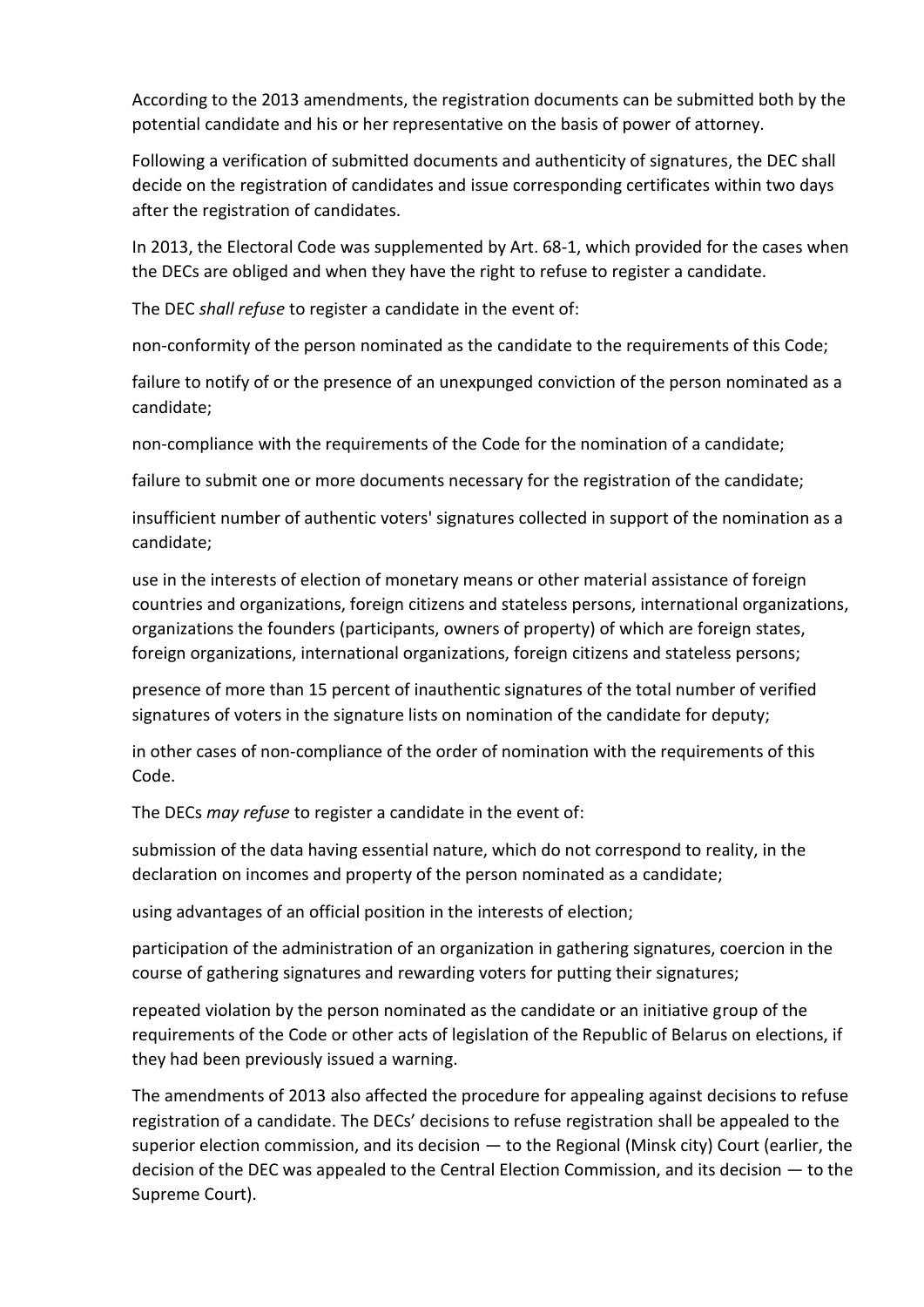#### **II. COLLECTION OF SIGNATURES**

**Designated locations for the collection of signatures.** As part of the preparation for the collection of signatures, local authorities decided on the places where it is prohibited to hold signature-collecting pickets. The general trend shows that in many cities the number of banned locations was reduced in comparison with previous elections. In numerous territories, campaigners were allowed to collect signatures on the territory of educational institutions, medical facilities, cultural and sports facilities, social services, and religious institutions. However, in a large number of cities the conditions did not change for the better. The authorities of numerous cities and towns prohibited signature collecting in the central squares (the town of Babrujsk, Salihorsk, Sluck, Maladziečna, Minsk, and others).

**Abuse of administrative resources.** Observation has shown that the collection of signatures was marred by numerous facts of using administrative resources. In Svietlahorsk, the managers of localgovernment-owned enterprises advised their employees to put their signatures in support of Halina Filipovich, current member of the House of Representatives for constituency No. 46, head of the regional branch of the Belarusian Women's Union, and ignore the other contenders. Signatures for Mrs. Filipovich were collected at JSC "Svietlahorsk Pulp and Paper Factory", JSC "Svietlahorskchimvalakno", JSC "Svietlahorsk Plant of Reinforced Concrete Structures".

In Sluck, employees of the housing maintenance and utilities board documented cases of forced collection of signatures for the nomination of Valiantsina Razhanets, editor of the Slucki Kraj newspaper. In Maladziečna, administrative resources were used by the nomination group of Liudmila Kananovich, deputy chair for social issues and ideology of the district executive committee: signatures collected during working hours at the public sector enterprises. In Orša, teachers were recalled from annual leaves and sent to collect signatures in support of the current member of the House of Representatives for constituency No. 26 Liudmila Dabrynina. The same situation was documented in Hrodna: teachers collected signatures in support of Liliya Kirak, headteacher of secondary school No. 13, running in constituency No. 51. a visitor to a local clinic was offered to sign for the nomination of Natallia Huivik, incumbent member of the House of Representatives for electoral district No. 28. During the incident at the doctor's office, a nurse assisted in illegal canvassing by filling in the signature sheets. After the patient complained to the CEC, a response said that no violations of the electoral legislation was registered: a member of the nomination group went to work in her spare time, while the buildings of medical institutions are not on the list of places where collecting signatures is forbidden.

**Obstacles during the collection of signatures.** There were no significant obstacles in the collection of signatures on the part of the authorities, except in the cases of campaigning on the premises of dormitories. The election commissions of Minsk received complaints about the excessive activity of separate nomination groups who are collecting signatures in the dormitories owned by local state-run enterprises. In this regard, chairman of the Minsk City Election Commission, Siarhei Khilman, said at a meeting of the commission that members of nomination groups had to abide by the rules of visiting dormitories. An order was issued, which allowed collecting signatures only in the halls of the first floors, as well as near the buildings of local dormitories.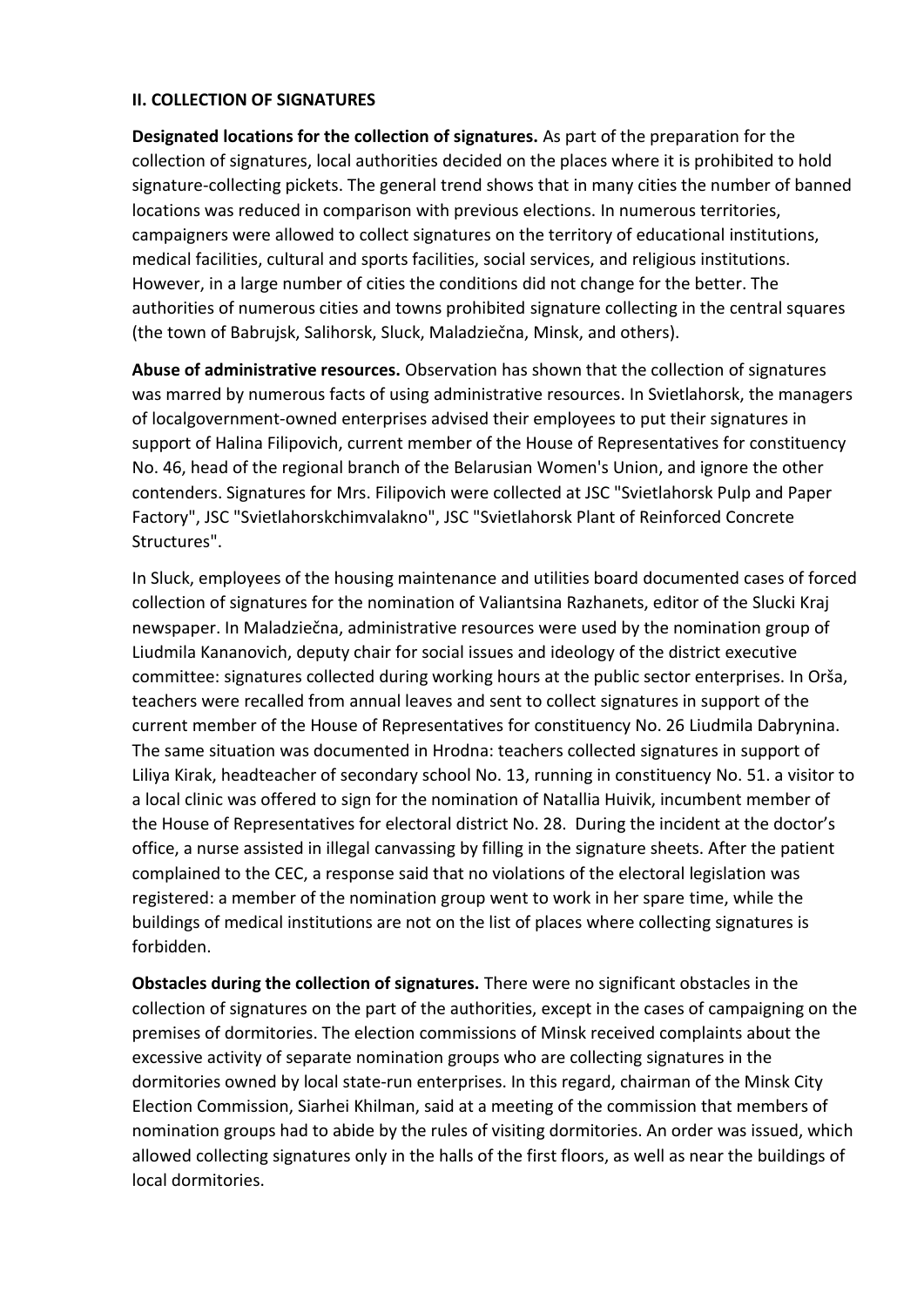During an incident in Homieĺ, supervisor of a dormitory owned by the Centraĺnaje enterprise did not allow the nomination group of Yury Hlushkou (constituency No. 33) collect signatures on the premises. After a phone call to the DEC, the campaign's deputy director arrived at the dormitory to settle the conflict.

Uladzimir Katsora, a candidate in the Homieĺ-based electoral district No. 32, said that members of his nomination group were under psychological pressure: on a number of occasions, unknown persons photographed the activists from a vehicle; he also said that at one of the pickets the police forced the campaigners to remove a white-red-white flag.

In a series of incidents in Viciebsk and Baranavičy, security staff of enterprises and outlets called up the police in order to prevent the collection of signatures. However, the police did not interfere with the collection of signatures, since the locations were authorized by the local authorities.

### **III. OBSERVATION OF THE PROCEDURE OF VERIFICATION OF VOTERS' SIGNATURES**

Most observers did not have the opportunity to be present during the verification of signatures by the district election commissions. The possibility to be present during the verification of signatures was reported by only 27% of the observers of the campaign *Human Rights Defenders for Free Elections*. At the same time, in 67% of the Minsk DECs observers were given the opportunity to be present during the procedure, in the Mahilioŭ region — in 57% of cases (in four out of seven DECs), in the Viciebsk region — 11% (in one out of nine DECs). In the Minsk, Hrodna and Brest regions, observers were almost never allowed to be present during the signature verification.

The election commissions mainly referred to the absence of such a right in the list of observers' powers set by Art. 13 of the Electoral Code. At the same time, analysis shows the absence of common approaches to the matter in various regions of Belarus.

For example, the Mazyr-based DEC No. 42 gave the following response to an application by the campaign's activist: "The observer in the district election commission has the opportunity to be present only at the meetings of the corresponding election commission, and has no right to have access to the documents, according to Part 5, Art. 13." Meanwhile, the commission allowed the observer to view the signatures selected for the verification of application by Raman Skuratouski (he was not registered because of the obvious invalidity of 80.7% of submitted signatures).

Observers registered in the Babrujsk-based constituencies Nos. 78 and 80 were allowed to attend the DECs' meetings and see the signature sheets. In the Polack-based DEC No. 27, the observer was present at the meeting, but could not see the contents of the signature sheets. Observer in the Rečyca-based DEC No. 44 received an oral permission to monitor the verification of signatures, but was actually placed in extremely unfavorable conditions, after each election commissioner took a certain amount of signature sheets for verification. In the Homiel-based DEC No. 33, the observer was invited only to the final verification procedure. Prior to that, the commission members had reviewed the signatures, and only made phone calls to verify details in his presence. In response to the observer's request, he was allowed to see the signature sheets of two candidates for a short time.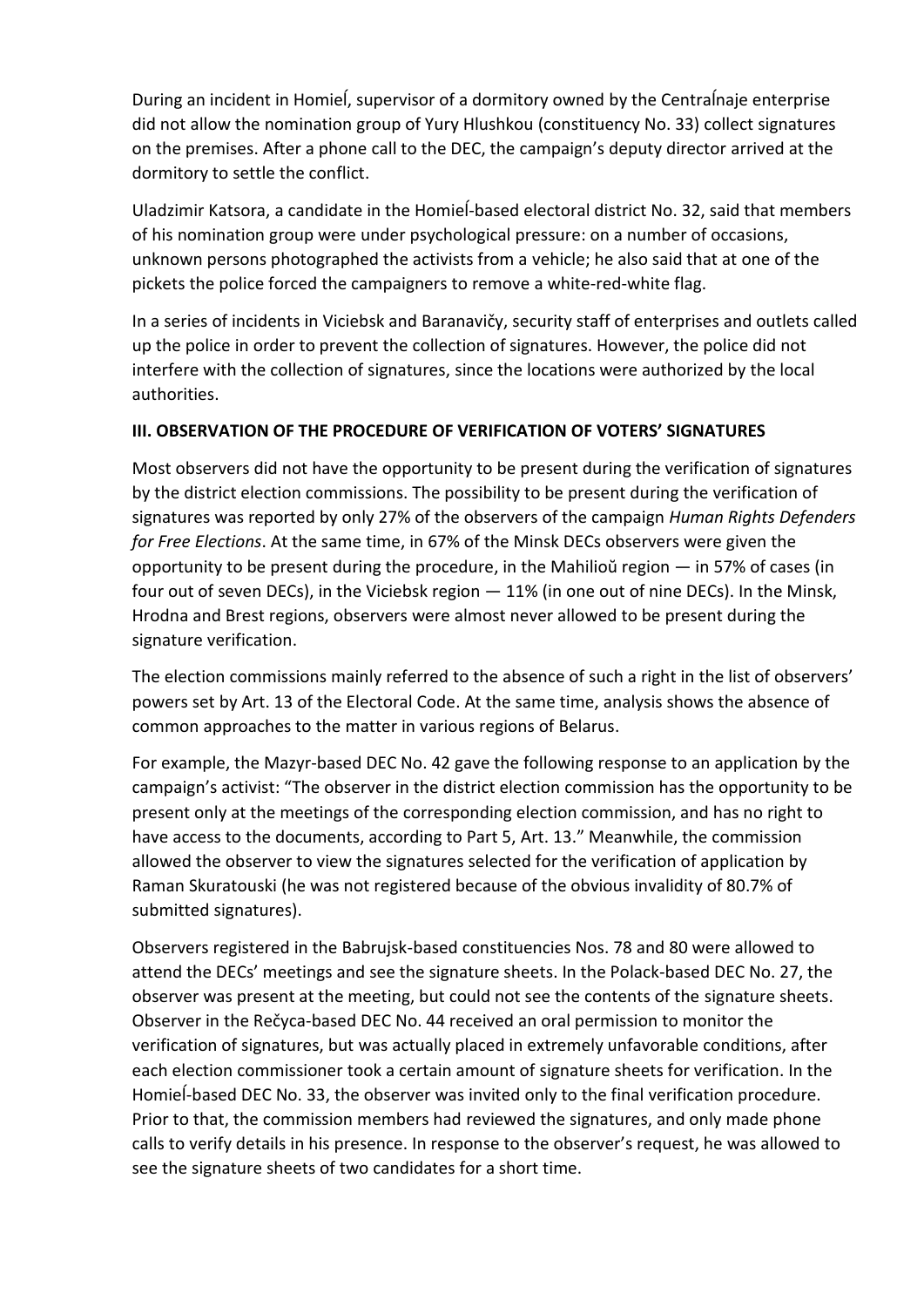

## **IV. RESULTS OF THE REGISTRATION OF CANDIDATES**

According to the Central Election Commission, 630 persons were nominated using a number of nomination means, of which 93 were refused registration, i.e. 14.8% of the total number of nominated applicants (which is significantly lower as compared to the 24.7% of the parliamentary elections in 2012). Another 16 persons (2.5%) withdrew their candidacies. There will be no uncontested electoral districts in this year's elections (there were four such districts in 2012).

| Name of political<br>party                                | <b>Number</b><br>of nominated | <b>Number of registered</b><br>candidates | <b>Number of persons</b><br>that were denied |  |
|-----------------------------------------------------------|-------------------------------|-------------------------------------------|----------------------------------------------|--|
|                                                           | applicants                    |                                           | registration (%)                             |  |
| <b>Belarusian Party</b><br>"Greens"                       | 5                             | 5                                         | $0(0\%)$                                     |  |
| Belarusian Party of<br>the Left "Fair World"              | 46                            | 38                                        | 8(17%)                                       |  |
| <b>Belarusian Patriotic</b><br>Party                      | 18                            | 16                                        | 2(11%)                                       |  |
| <b>Belarusian Social</b><br>Democratic Party<br>(Hramada) | 29                            | 27                                        | 2(7%)                                        |  |
| Communist<br>Party of Belarus                             | 52                            | 44                                        | 8(15%)                                       |  |
| Liberal Democratic<br>Party (LDP)                         | 90                            | 77                                        | 13 (14%)                                     |  |
| United Civil Party<br>(UCP)                               | 67                            | 57                                        | 10 (15%)                                     |  |
| <b>BPF Party</b>                                          | 60                            | 49                                        | 11 (18%)                                     |  |
| Republican Party of<br>Labor and Justice<br>(RPLJ)        | 20                            | 18                                        | 2(10%)                                       |  |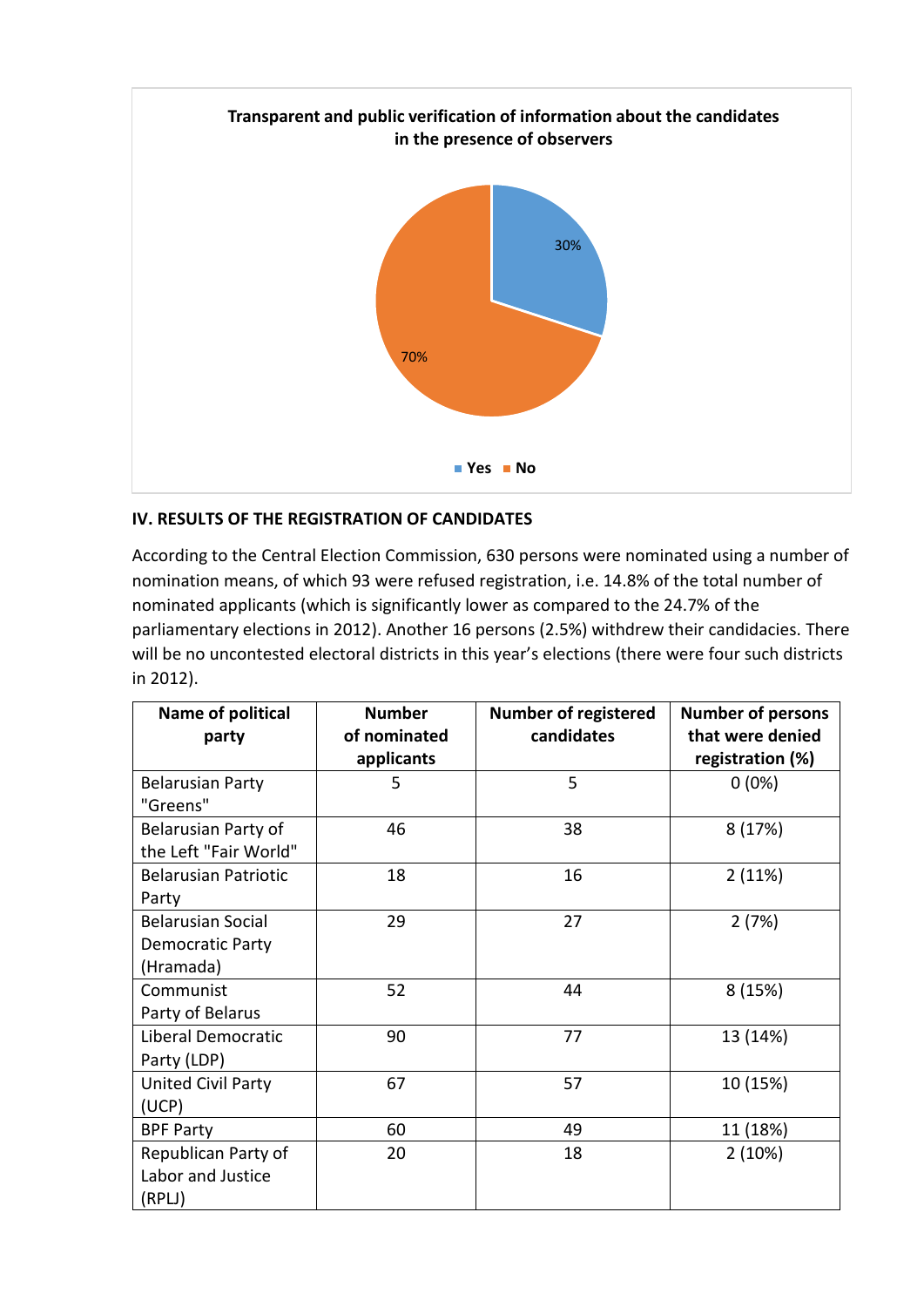Representatives of political parties nominated 387 candidates, representing 50.6% of the total number of nominated applicants. The results of registration of party candidates are as follows:

99% of those who were denied registration as a candidate were nominated by one entity. Most of them were nominated by political parties (51%).

The greatest amount of refusals affected the persons nominated by citizens through signature collection (37%). Among the candidates who were nominated only by political parties, the ratio is 16% (298 registered out of 354 nominated). Of these, 45% are members of the opposition parties (UCP, Hramada, BPF, and Fair World). All the candidates who were nominated by political parties and at the same time by other entities (citizens or citizens and labor collectives) were registered as candidates (33 people). The election authorities also registered 99% (89 of 90) of the candidates who were nominated by citizens through signature collection and labor groups at the same time. It is worth noting that this type of nomination is mostly used by the government-backed candidates.

Among the nominees, there are 28 current members of the House of Representatives and 43 members of local councils of deputies. All of them were registered. The proportion of women among the registered candidates is 25%.



**Comparison of the results of registration of candidates in this year's elections with the results of earlier elections**

| Year | <b>Number of</b><br>nominations | <b>Number of</b><br>withdrawn<br>nominations | <b>Number of</b><br>denials of<br>registration | <b>Number of</b><br>registered<br>candidates | Percentage<br>of denials |
|------|---------------------------------|----------------------------------------------|------------------------------------------------|----------------------------------------------|--------------------------|
| 2008 | 365                             |                                              | 84                                             | 276                                          | 23%                      |
| 2012 | 494                             | 9                                            | 122                                            | 363                                          | 24.7%                    |
| 2016 | 630                             | 16                                           | 93                                             | 521                                          | 14.8%                    |